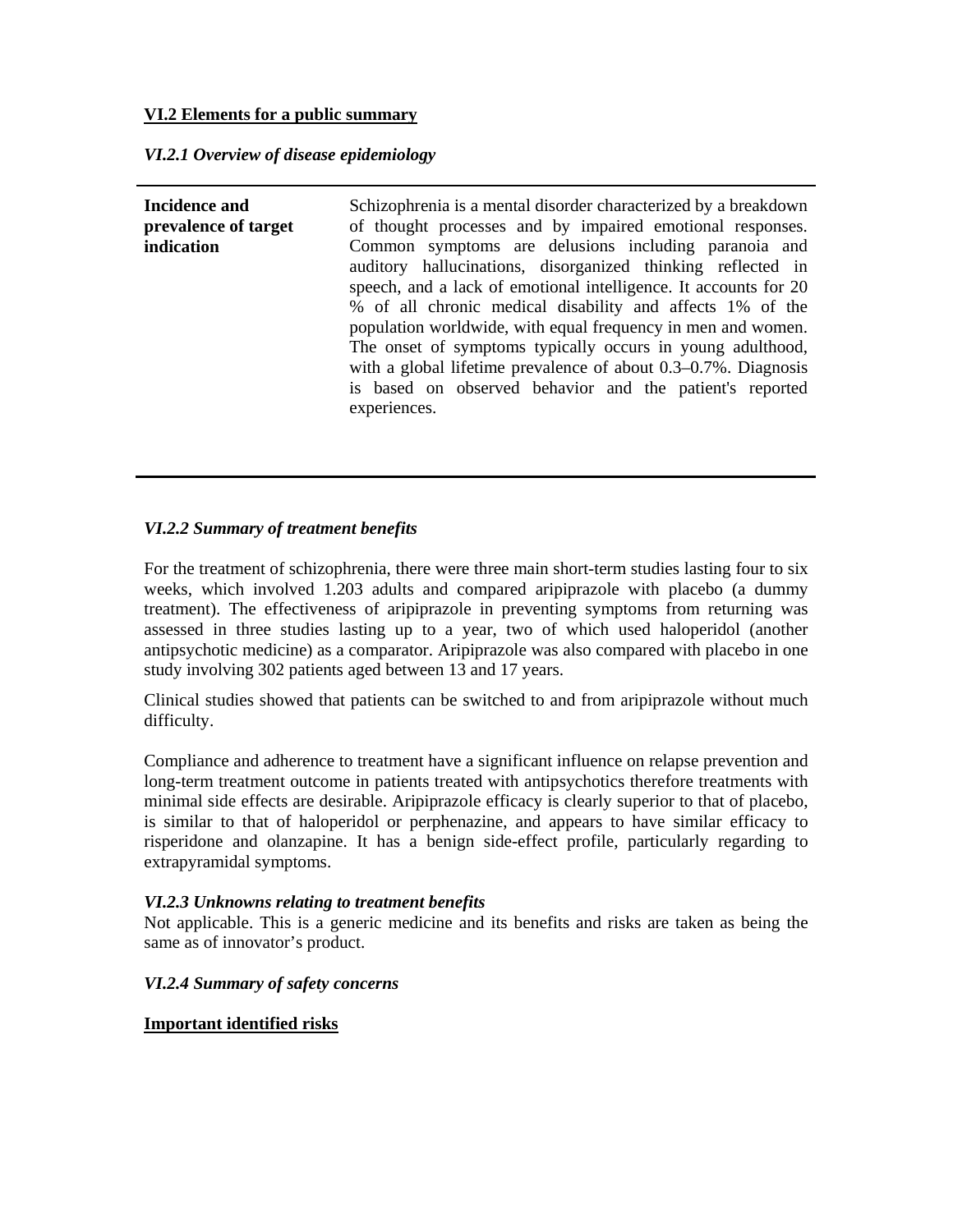| <b>Risk</b>                                                                                                                                                                                                              | What is known                                                                                                                                                                                                                                                                                                                                                                                                                                                                                                                                                                                                                                                                                                                                                       | <b>Preventability</b>                                                                                                                                                                                                                                   |
|--------------------------------------------------------------------------------------------------------------------------------------------------------------------------------------------------------------------------|---------------------------------------------------------------------------------------------------------------------------------------------------------------------------------------------------------------------------------------------------------------------------------------------------------------------------------------------------------------------------------------------------------------------------------------------------------------------------------------------------------------------------------------------------------------------------------------------------------------------------------------------------------------------------------------------------------------------------------------------------------------------|---------------------------------------------------------------------------------------------------------------------------------------------------------------------------------------------------------------------------------------------------------|
| Movement disorders with<br>symptoms similar to<br>Parkinson's disease, including<br>involuntary muscle twitches<br>that occur after prolonged<br>treatment (Extrapyramidal<br>symptoms, including<br>tardive dyskinesia) | Movement disorders similar<br>to symptoms of Parkinson's<br>disease have been reported<br>commonly (they may affect<br>up to 1 in 10 people).<br>Symptoms include<br>uncontrollable twitching or<br>jerking movements, difficulty<br>starting muscle movements,<br>shaking, feeling restless or<br>muscle stiffness without pain.<br>If signs and symptoms of the<br>movement disorder appear,<br>dose reduction or<br>discontinuation of<br>aripiprazole should be<br>considered. In clinical trials<br>of one year or less duration<br>late-onset involuntary muscle<br>twitches (tardive dyskinesia)<br>occurred uncommonly (may<br>affect up to 1 in 100 people).<br>In those cases symptoms can<br>worsen or even arise after<br>discontinuation of treatment. | Tell your doctor if you<br>develop unusual movements,<br>including involuntary,<br>irregular muscle movements,<br>especially in the face. Your<br>doctor may consider dose<br>reduction with close<br>monitoring or discontinuation<br>of aripiprazole. |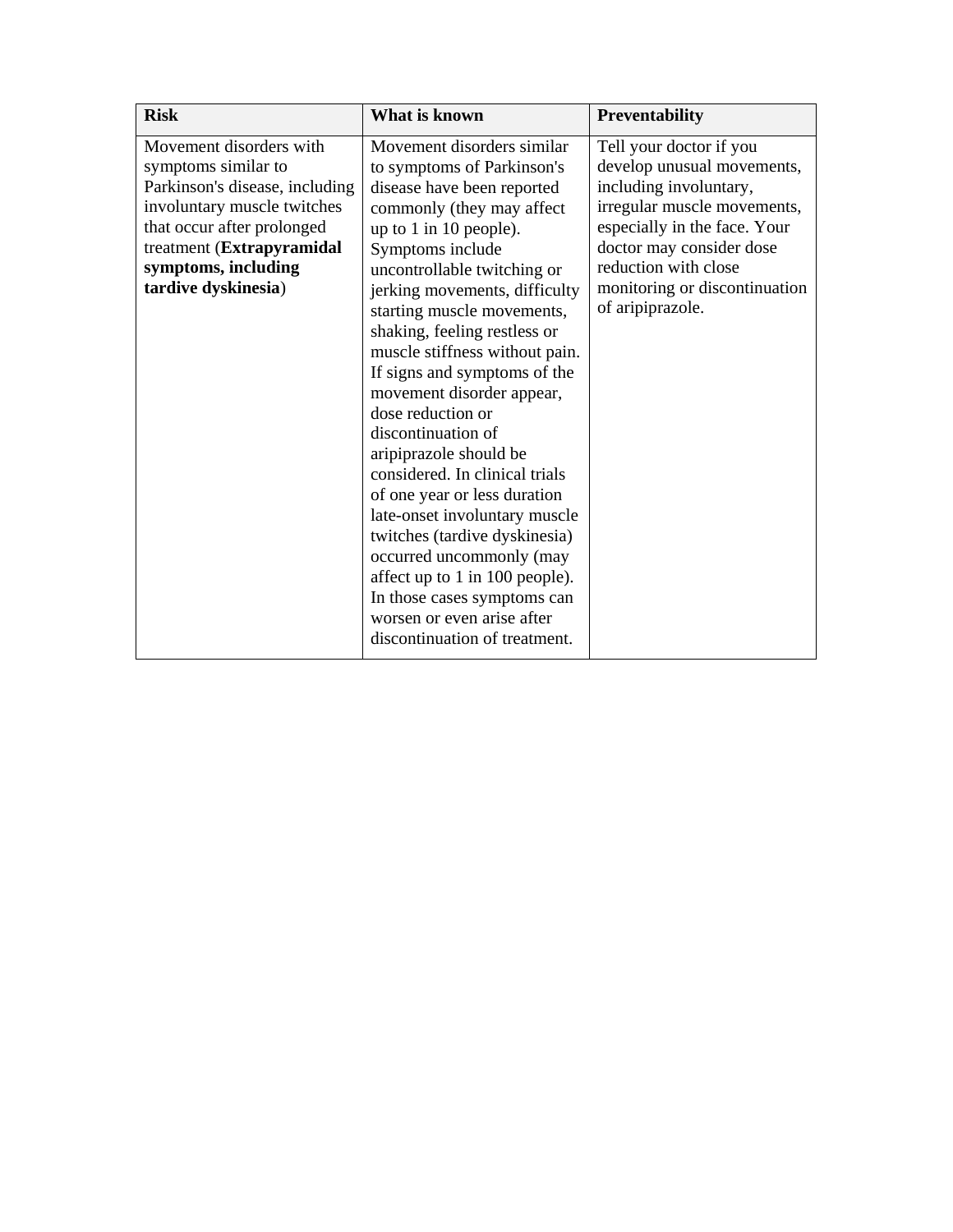| Life-threatening neurological | The life-threatening            | Tell your doctor immediately    |
|-------------------------------|---------------------------------|---------------------------------|
| disorder (Neuroleptic         | neurological disorder           | if you suffer from muscle       |
| malignant syndrome)           | neuroleptic malignant           | stiffness or inflexibility with |
|                               | syndrome (NMS) is most          | high fever, sweating, altered   |
|                               | often caused by a side effect   | mental status, or very rapid or |
|                               | of neuroleptic or               | irregular heart beat as these   |
|                               | antipsychotic drugs,            | can all be symptoms of the      |
|                               | including aripiprazole. Rare    | life-threatening neurological   |
|                               | cases were reported in          | disorder neuroleptic            |
|                               | clinical studies with           | malignant syndrome. If a        |
|                               | aripiprazole. It typically      | patient develops signs and      |
|                               | consists of muscle stiffness or | symptoms indicative of          |
|                               | inflexibility with high fever,  | NMS, or presents with           |
|                               | sweating, altered mental        | unexplained high fever          |
|                               | status, or very rapid or        | without additional symptoms,    |
|                               | irregular heart beat.           | all antipsychotic medicinal     |
|                               | Additional signs may include    | products, including             |
|                               | elevations of muscle break-     | aripiprazole, must be           |
|                               | down products in the blood      | discontinued.                   |
|                               | (creatine phosphokinase) and    |                                 |
|                               | urine (myoglobinuria), which    |                                 |
|                               | can sometimes lead to kidney    |                                 |
|                               | failure (acute renal failure).  |                                 |
|                               |                                 |                                 |

# **Potential risks (\*Important potential risk):**

| <b>Risk</b>                                                                     | What is known (Including reason why it is considered a<br>potential risk)                                                                                                                                                                                                                                                                                                                                                            |
|---------------------------------------------------------------------------------|--------------------------------------------------------------------------------------------------------------------------------------------------------------------------------------------------------------------------------------------------------------------------------------------------------------------------------------------------------------------------------------------------------------------------------------|
| Convulsions or fits<br>(Seizures)*                                              | In clinical trials with aripiprazole uncommon cases of<br>seizures were reported. Therefore, aripiprazole should be<br>used with caution in patients who have a history of seizure<br>disorder or have conditions associated with seizures.                                                                                                                                                                                          |
| Increases in blood sugar and<br>diabetes<br>(Hyperglycemia/diabetes)*           | Increases in blood sugar (Hyperglycaemia) and/or<br>development or exacerbation of diabetes occasionally<br>associated with a very severe consequences, called<br>ketoacidosis or coma or even death, have been reported in<br>patients treated with atypical antipsychotic medicines<br>including aripiprazole. However, in studies with aripiprazole<br>no significant increase of these events compared to placebo<br>were found. |
| Events associated with<br>wanting to kill yourself<br>(Suicide-related events)* | Suicidal behavior is often present in psychotic illnesses and<br>mood disorders. Some cases have been reported early after<br>starting antipsychotic therapy, including aripiprazole.<br>Results of a study suggested that the risk of suicidality with<br>aripiprazole treatment was not increased compared to other<br>antipsychotics.                                                                                             |
| Low blood pressure when<br>standing up (Orthostatic                             | As some cases have been identified, this adverse event is<br>considered a potential risk.                                                                                                                                                                                                                                                                                                                                            |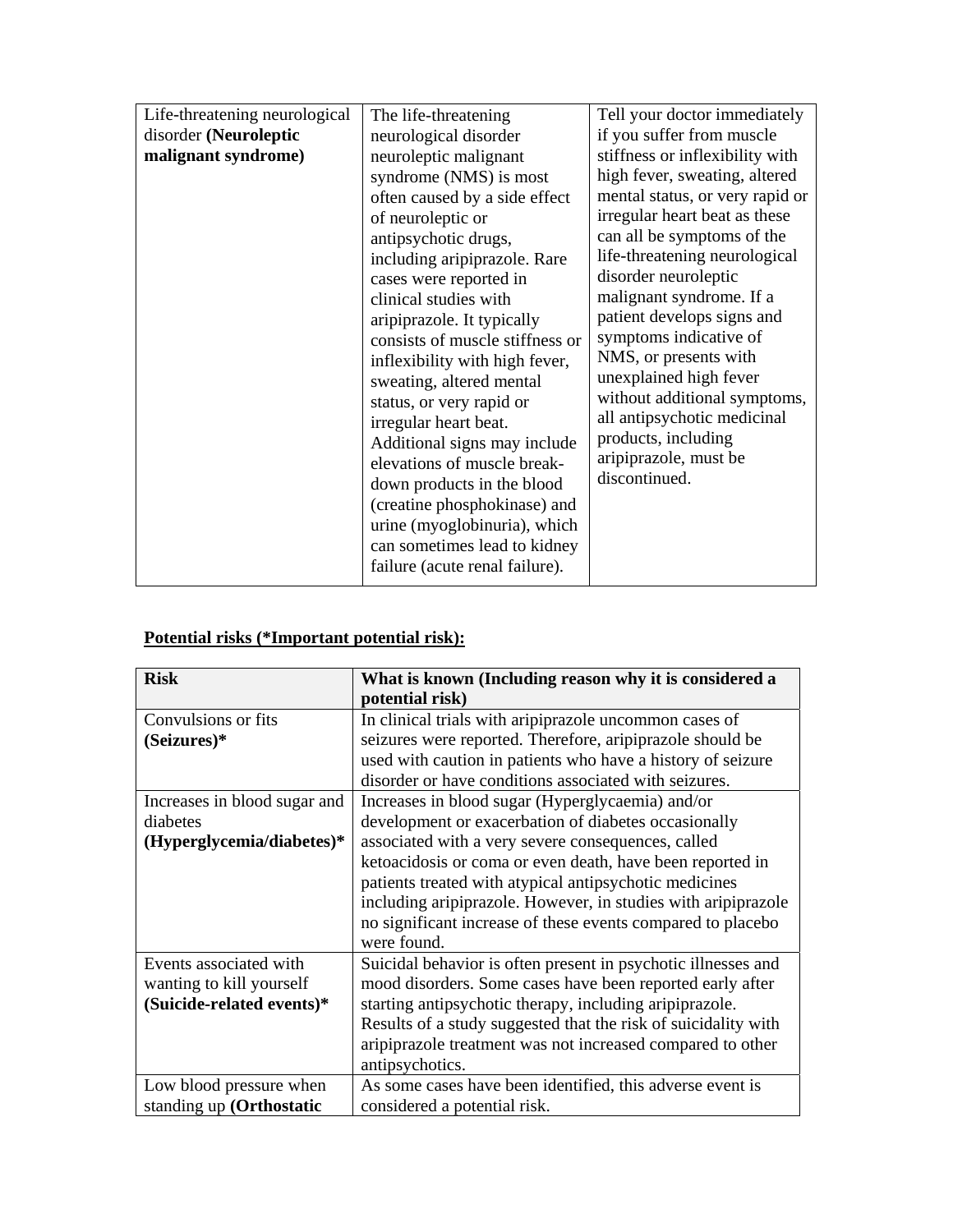| hypotension)*                         |                                                                                                                                                                                                                                                                                                                                                                                                                                                                                                                                          |
|---------------------------------------|------------------------------------------------------------------------------------------------------------------------------------------------------------------------------------------------------------------------------------------------------------------------------------------------------------------------------------------------------------------------------------------------------------------------------------------------------------------------------------------------------------------------------------------|
| Changes/increases in the              | No medically important differences were detected when                                                                                                                                                                                                                                                                                                                                                                                                                                                                                    |
| content of certain fats in the        | comparing aripiprazole- vs. placebo $(=$ no drug, just a sugar-                                                                                                                                                                                                                                                                                                                                                                                                                                                                          |
| blood (Dyslipidemia)*                 | pill)-treated patients.                                                                                                                                                                                                                                                                                                                                                                                                                                                                                                                  |
| Weight gain                           | Weight gain is commonly seen in patients due to co-<br>morbidities, use of antipsychotics known to cause weight<br>gain, poorly managed life-style, and might lead to severe<br>complications. Among patients prescribed aripiprazole,<br>when seen, it is usually in those with significant risk<br>factors. In clinical trials aripiprazole has not been shown to<br>induce clinically relevant weight gain in adults. Weight gain<br>should be monitored and if it is clinically significant, dose<br>reduction should be considered. |
| Sleepiness/tiredness                  | Adolescents aged 13 years and older experienced sleepiness                                                                                                                                                                                                                                                                                                                                                                                                                                                                               |
| (Somnolence/fatigue)                  | and tiredness very commonly (greater than 1 in 10 patients),.                                                                                                                                                                                                                                                                                                                                                                                                                                                                            |
|                                       | The frequency of these adverse events in the adult patient                                                                                                                                                                                                                                                                                                                                                                                                                                                                               |
|                                       | population was common (less than 1 in 10 patients).                                                                                                                                                                                                                                                                                                                                                                                                                                                                                      |
| Disorders of the heart                | Aripiprazole should be used with caution in patients with                                                                                                                                                                                                                                                                                                                                                                                                                                                                                |
| and/or blood vessels                  | known disorders of the heart and/or blood vessels ( <i>i.e.heart</i> )                                                                                                                                                                                                                                                                                                                                                                                                                                                                   |
| (Cardiovascular-related<br>disorders) | attack, heart failure, or abnormalities of the heart rhythm,                                                                                                                                                                                                                                                                                                                                                                                                                                                                             |
|                                       | diseases of blood vessels in the brain, including stroke) and<br>in conditions which would predispose patients to low                                                                                                                                                                                                                                                                                                                                                                                                                    |
|                                       | blood pressure (hypotension) (i.e. dehydration, lowered                                                                                                                                                                                                                                                                                                                                                                                                                                                                                  |
|                                       | blood volume, and treatment with blood-pressure lowering                                                                                                                                                                                                                                                                                                                                                                                                                                                                                 |
|                                       | medicinal products) or high blood pressure (hypertension).                                                                                                                                                                                                                                                                                                                                                                                                                                                                               |
| Abnormalities of the heart            | In clinical trials of aripiprazole, the incidence of a life-                                                                                                                                                                                                                                                                                                                                                                                                                                                                             |
| rhythm (Conduction                    | threatening abnormality of the heart rhythm (QT)                                                                                                                                                                                                                                                                                                                                                                                                                                                                                         |
| abnormalities)                        | prolongation) was comparable to placebo $(=$ no drug, just a                                                                                                                                                                                                                                                                                                                                                                                                                                                                             |
|                                       | sugar-pill). However, as with other antipsychotics,                                                                                                                                                                                                                                                                                                                                                                                                                                                                                      |
|                                       | aripiprazole should be used with caution in patients with                                                                                                                                                                                                                                                                                                                                                                                                                                                                                |
|                                       | a family history of this life-threatening abnormality of the                                                                                                                                                                                                                                                                                                                                                                                                                                                                             |
|                                       | heart rhythm (QT prolongation).                                                                                                                                                                                                                                                                                                                                                                                                                                                                                                          |
| Growth                                | Aripiprazole is not for use in children and adolescents under                                                                                                                                                                                                                                                                                                                                                                                                                                                                            |
|                                       | 13 years. In children and adolescents (the pediatric<br>population) aripiprazole is indicated for the treatment of                                                                                                                                                                                                                                                                                                                                                                                                                       |
|                                       | schizophrenia in adolescents aged 15 years and older.                                                                                                                                                                                                                                                                                                                                                                                                                                                                                    |
| Low concentration of the              | In studies low prolactin concentrations were noted in the                                                                                                                                                                                                                                                                                                                                                                                                                                                                                |
| milk-forming hormone                  | blood of 13-17 year-old adolescents with schizophrenia                                                                                                                                                                                                                                                                                                                                                                                                                                                                                   |
| prolactin in the blood of             | who have been treated for up to 2 years.                                                                                                                                                                                                                                                                                                                                                                                                                                                                                                 |
| children and adolescents              |                                                                                                                                                                                                                                                                                                                                                                                                                                                                                                                                          |
| (Low prolactin in                     |                                                                                                                                                                                                                                                                                                                                                                                                                                                                                                                                          |
| paediatric patients)                  |                                                                                                                                                                                                                                                                                                                                                                                                                                                                                                                                          |
| Difficulty swallowing                 | Difficulty swallowing and aspiration (when the food goes                                                                                                                                                                                                                                                                                                                                                                                                                                                                                 |
| (Dysphagia (primarily                 | down the wrong pipe, reaching the lungs instead of the                                                                                                                                                                                                                                                                                                                                                                                                                                                                                   |
| applies to schizophrenia              | stomach) as its consequence have been associated with                                                                                                                                                                                                                                                                                                                                                                                                                                                                                    |
| population))                          | antipsychotic treatment, including aripiprazole. Therefore,                                                                                                                                                                                                                                                                                                                                                                                                                                                                              |
|                                       | aripiprazole should be used cautiously in patients at risk for                                                                                                                                                                                                                                                                                                                                                                                                                                                                           |
|                                       | aspiration pneumonia.                                                                                                                                                                                                                                                                                                                                                                                                                                                                                                                    |
| Intolerance to sugar from             | This medicinal product contains lactose. If you have been                                                                                                                                                                                                                                                                                                                                                                                                                                                                                |
| milk (Lactose intolerance)            | told by your doctor that you have an intolerance to some                                                                                                                                                                                                                                                                                                                                                                                                                                                                                 |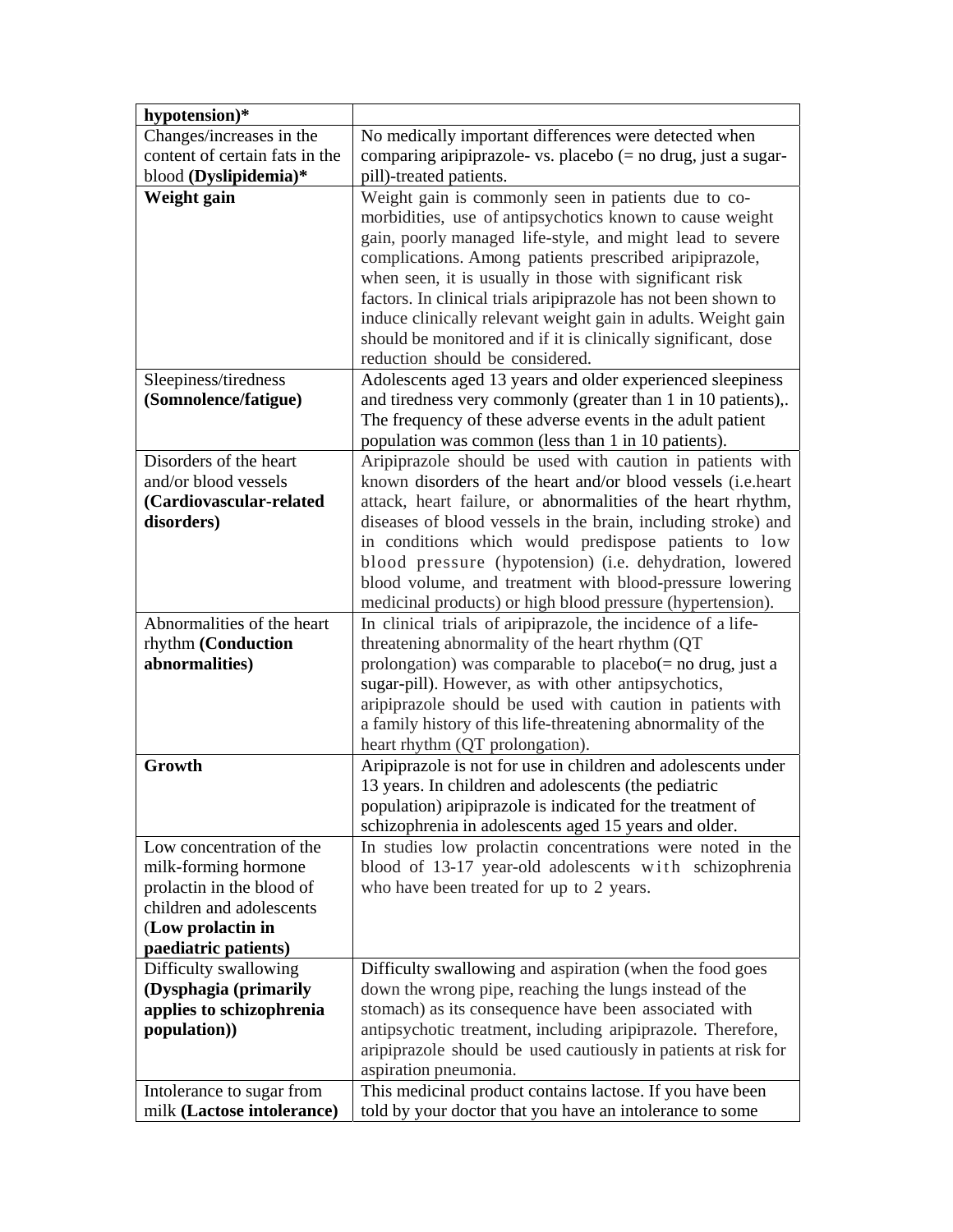|                                                                                                                                                                                                                                                             | sugars, contact your doctor before taking this medicinal<br>product.                                                                                                                                                                                                                                                                                                                                                                                                                                                                                                                                                                                                                                                                                                                                                                                                                                                                                                                                                                                                                                                                                             |
|-------------------------------------------------------------------------------------------------------------------------------------------------------------------------------------------------------------------------------------------------------------|------------------------------------------------------------------------------------------------------------------------------------------------------------------------------------------------------------------------------------------------------------------------------------------------------------------------------------------------------------------------------------------------------------------------------------------------------------------------------------------------------------------------------------------------------------------------------------------------------------------------------------------------------------------------------------------------------------------------------------------------------------------------------------------------------------------------------------------------------------------------------------------------------------------------------------------------------------------------------------------------------------------------------------------------------------------------------------------------------------------------------------------------------------------|
| Disorder of attention<br>combined with<br>hyperactivity in addition to<br>the condition treated with<br>aripiprazole (ADHD co-<br>morbidity)                                                                                                                | Very limited safety data are available on concomitant use<br>of aripiprazole and stimulants used in the treatment of<br>ADHD; therefore, extreme caution should be taken when<br>these drugs are taken together.                                                                                                                                                                                                                                                                                                                                                                                                                                                                                                                                                                                                                                                                                                                                                                                                                                                                                                                                                 |
| Effects one drug has on<br>another's activity when both<br>drugs are administered<br>together (Drug<br>interactions)                                                                                                                                        | A potential for drug interactions exists.                                                                                                                                                                                                                                                                                                                                                                                                                                                                                                                                                                                                                                                                                                                                                                                                                                                                                                                                                                                                                                                                                                                        |
| Higher likelihood of death<br>and stroke-related events<br>(CVA-cerebrovascular<br>events) in patients, who are<br>suffering from dementia<br>(loss of brain function)<br><b>Increased mortality and</b><br><b>CVA</b> in elderly patients<br>with dementia | Data from trials demonstrated that there is an increased<br>likelihood of death and stroke-related events in patients, who<br>are suffering from dementia (loss of brain function) and are<br>being treated with aripiprazole as compared to placebo $(= no$<br>drug, just a sugar-pill). Therefore aripiprazole is not<br>indicated for the treatment of dementia-related psychosis<br>(i.e. a mental state with symptoms involving a "loss of<br>contact with reality as a consequence of loss of brain<br>function (dementia)).                                                                                                                                                                                                                                                                                                                                                                                                                                                                                                                                                                                                                               |
| <b>Pathological gambling</b>                                                                                                                                                                                                                                | Rare reports of pathological gambling have been reported<br>among patients prescribed aripiprazole, regardless of<br>whether these patients had a prior history of gambling.<br>Patients with a prior history of pathological gambling may<br>be at increased risk and should be monitored carefully.                                                                                                                                                                                                                                                                                                                                                                                                                                                                                                                                                                                                                                                                                                                                                                                                                                                            |
| A life-threatening syndrome<br>that develops due to high<br>levels of the chemical<br>serotonin (Serotonin<br>syndrome)                                                                                                                                     | Cases of serotonin syndrome have been reported in patients<br>taking aripiprazole, and possible signs and symptoms for this<br>condition can occur especially in cases of concomitant use<br>with other medications (serotonergic drugs, i.e. triptans,<br>tramadol, tryptophan, SSRIs (such as paroxetine and<br>fluoxetine), tricyclics (such as clomipramine, amitriptyline),<br>pethidine, St John's Wort and venlafaxine) that increase the<br>levels of the chemical serotonin, such as antidepressants, or<br>with drugs that are known to increase aripiprazole<br>concentrations. Serotonin syndrome symptoms typically<br>occur within several hours of taking a new drug or<br>increasing the dose of a drug you're already taking. Signs<br>and symptoms include: Agitation or restlessness, confusion,<br>rapid heart rate and high blood pressure, dilated pupils, loss<br>of muscle coordination or twitching muscles, heavy<br>sweating, diarrhea, headache, shivering, and goose bumps.<br>Severe serotonin syndrome can be life-threatening. Signs<br>and symptoms include: High fever, seizures, irregular<br>heartbeat, and unconsciousness. |
| Adverse events involving<br>the liver ( <b>Hepatic adverse</b><br>events)                                                                                                                                                                                   | The frequency of these reactions is considered not known<br>(cannot be estimated from the available data).                                                                                                                                                                                                                                                                                                                                                                                                                                                                                                                                                                                                                                                                                                                                                                                                                                                                                                                                                                                                                                                       |